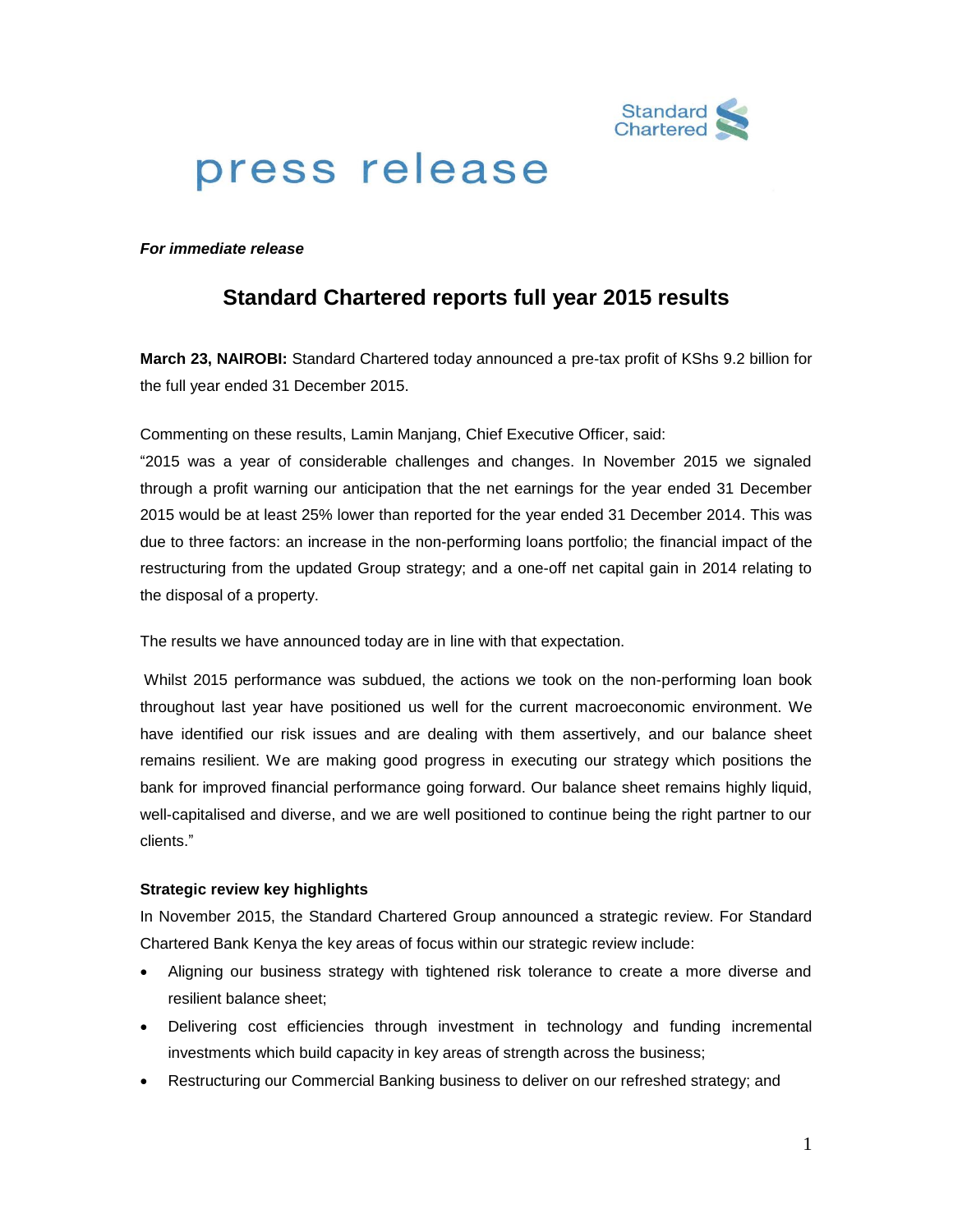Rolling out enhancements within our Retail digital capabilities to enhance customer experience.

This strategic review will see us invest in our core strengths, and where we have or will have a competitive advantage.

#### **2015 financial performance summary**

Profit before tax is KShs 9.2 billion, down 36% year-on-year. A significant portion of the decline was attributable to a one-off net capital gain earned in 2014 alongside strategic actions taken to reduce risk and improve returns in the medium term.

Underlying revenue is up 3% year-on-year, after stripping out the exceptional net gain of KShs 1.4 billion earned in 2014.

#### **Group Income Statement YoY**

|                               |                     |                     | Better/   |
|-------------------------------|---------------------|---------------------|-----------|
|                               | 2015                | 2014                | (Worse)   |
|                               | <b>KShs million</b> | <b>KShs million</b> | %         |
| Net interest income           | 18,116              | 17,905              | 1.2%      |
| Non funded income             | 7,249               | 8,170               | (11.3%)   |
| <b>Total operating income</b> | 25,365              | 26,075              | (2.7%)    |
| Operating expenses            | (11, 309)           | (10, 421)           | $(8.5\%)$ |
| Loan impairment               | (4,896)             | (1,308)             | (247.3%)  |
| <b>Profit before taxation</b> | 9,160               | 14,346              | (36.2%)   |

The muted performance reflects the previously announced assertive actions on the loans portfolio coupled with the effects of compressed margins. Further there was loss of momentum as we implemented the new organisation structure.

Following the re-organisation of our Retail Banking business, income was up 8% year-on-year with strong growth from Priority segment and Wealth Management. In 2015, we launched Bancassurance and this will contribute to the growth of Retail Banking income, which contributes 44% of the total income, as new products are rolled out. The Retail business experienced a strong finish towards the end of 2015 which has helped to build momentum into 2016. We are revamping our digital capabilities to enhance client experience and improve efficiency.

We have put a new management structure in place for the Commercial Banking business which was constrained by high loan impairments and weak income. We are substantially upgrading our credit risk approach in line with our strategic review announced in November 2015. Commercial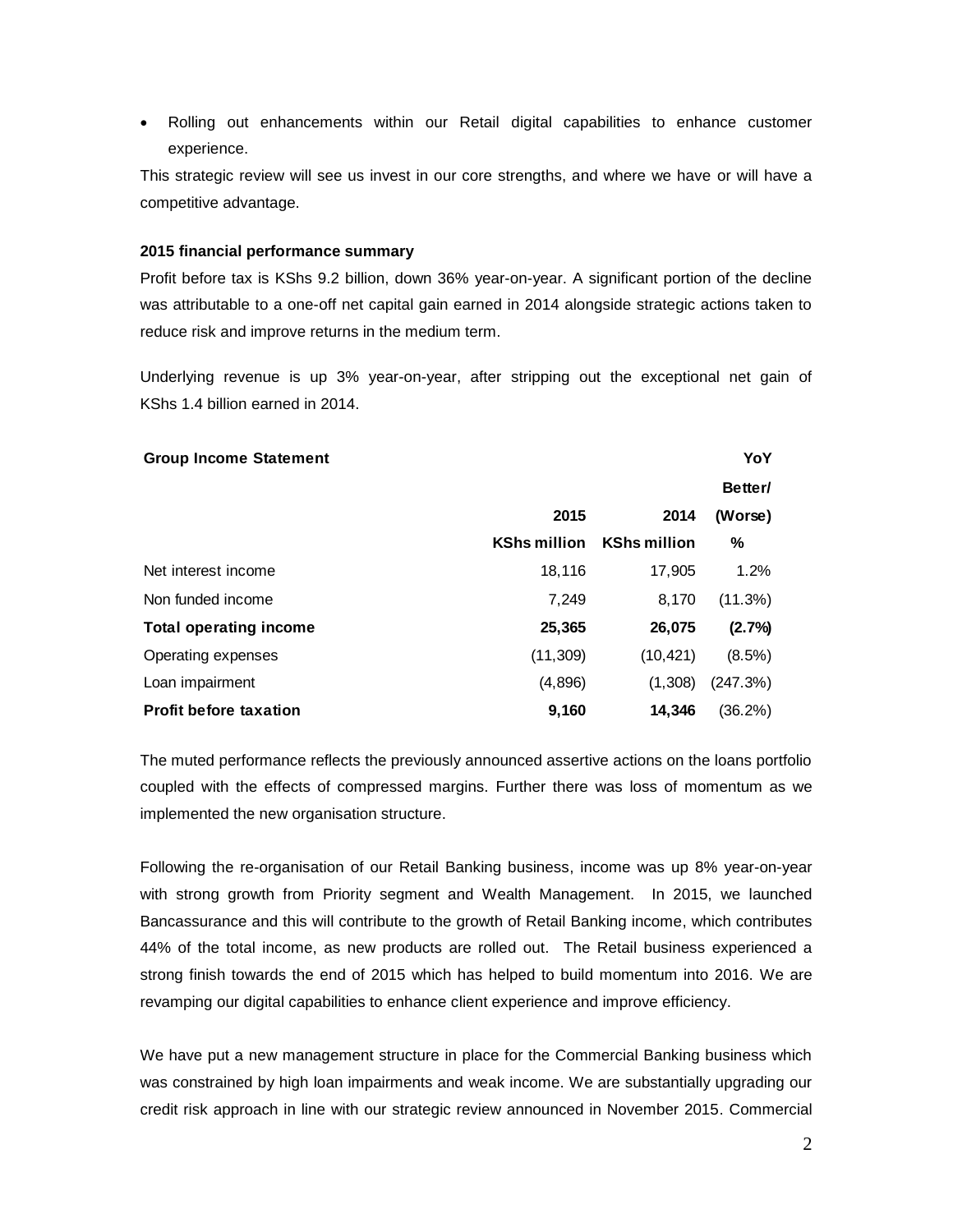Banking contributes 7% of total income, and with a consistent and client-focused approach, we will build a competitive business to serve this important client base.

Corporate & Institutional Banking income was down 10% year-on-year impacted by subdued corporate activity. We have repositioned our balance sheet so that the underlying strengths of our business become our areas of focus.

Our book within Corporate & Institutional Banking segment is short tenor with 63% of the book being less than one year. This allows us to quickly react to any changes in the environment and our portfolio. The Corporate & Institutional Banking segment contributes 49% of total income.

Operating expenses increased 8.5% in line with inflation, investments as well as re-organisation around the refreshed strategy.

Gross non-performing loans (NPLs) increased by 37% to KShs 14.7 billion. However the cover ratio has increased to 56% which is above the industry average cover ratio of 40.5%.

| <b>Balance Sheet</b>            |                     |                     | YoY       |
|---------------------------------|---------------------|---------------------|-----------|
|                                 |                     |                     | Better/   |
|                                 | 2015                | 2014                | (Worse)   |
|                                 | <b>KShs million</b> | <b>KShs million</b> | %         |
| Loans and advances to customers | 115,125             | 122,749             | $(6.2\%)$ |
| Customer deposits               | 172,036             | 154,067             | 11.7%     |
| Loans to deposits ratio         | 67%                 | 80%                 |           |

Customer loans and advances are down 6% as we focused on disciplined balance sheet management and more selective asset origination. We now have a balance sheet which gives us a strong foundation in 2016.

Our balance sheet remains highly liquid with advances to deposits ratio at 67%. We remain a customer deposit funded bank with the Current Account and Savings Account (CASA) balances increasing from 74% to 76%.

We are confident that the initiatives we have put in place across our business will see our balance sheet continue to grow.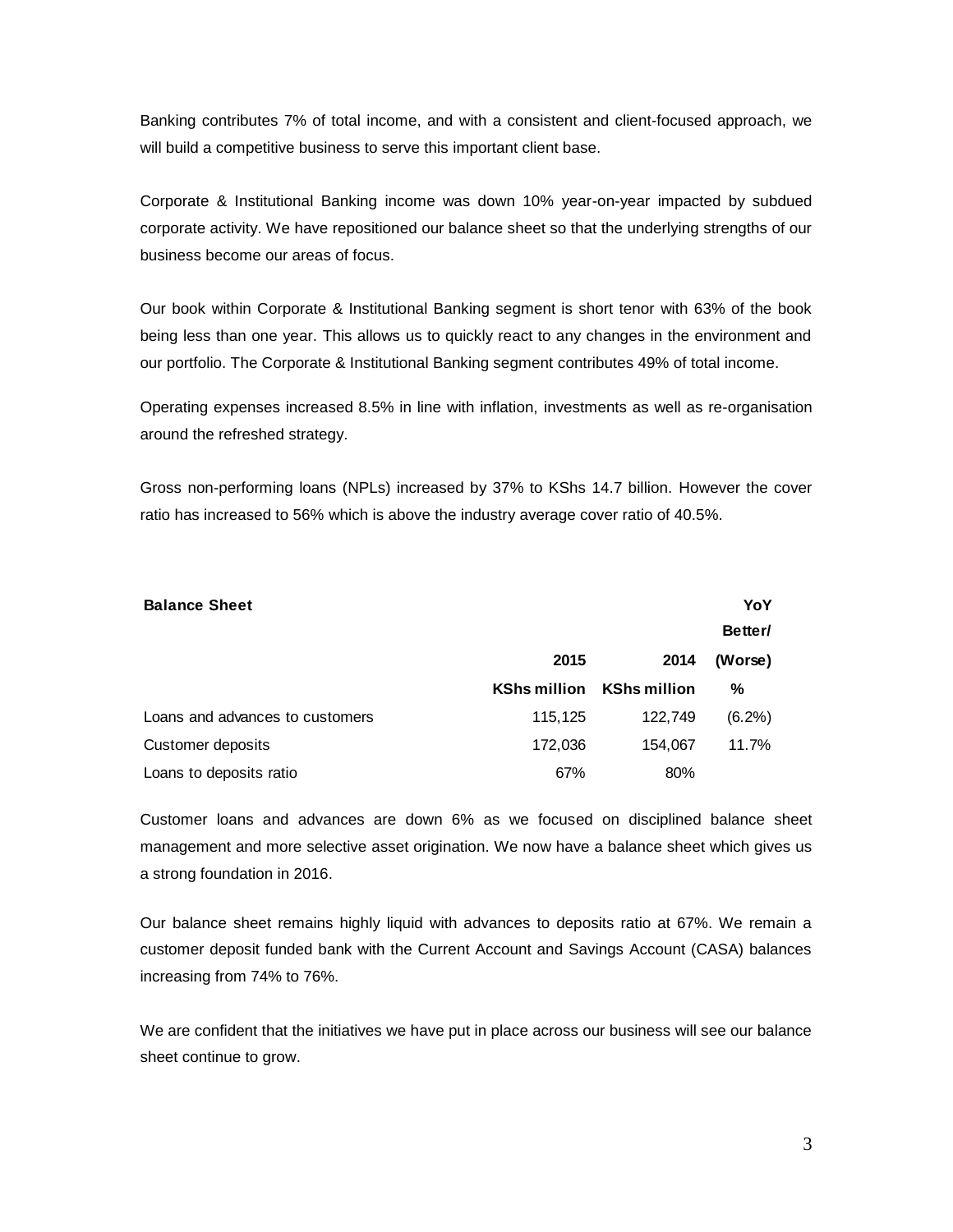#### **Capital base and ratios**

|                     | 2015                | 2014                |
|---------------------|---------------------|---------------------|
|                     | <b>KShs million</b> | <b>KShs million</b> |
| Core capital        | 33,259              | 28,944              |
| Total capital       | 40.147              | 36,288              |
| Core capital ratio  | 17.53%              | 15.81%              |
| Total capital ratio | 21.16%              | 19.82%              |

We have a strong capital base with a total capital ratio of 21.16%. This positions us well to continue to take advantage of opportunities for business growth as well as making healthy returns to our investors.

## **Dividend**

The Board will be recommending to the shareholders at the forthcoming Annual General Meeting, the payment of a final dividend for the year of KShs 12.50 for every ordinary share of KShs 5.00. An interim dividend of KShs 4.50 for every ordinary share was declared and paid in January 2016. This will bring the total dividend for the year to KShs 17.00 per ordinary share which is the same as in 2014. This dividend payout gives us the right balance between bolstering our capital base to enable us invest in our business for growth; continue to deliver attractive returns to our investors as well as ensuring we meet the capital requirements.

#### **Bonus Shares**

The Board will be recommending to the shareholders at the forthcoming Annual General Meeting, subject to the Capital Markets Authority (CMA) approval, a bonus issue in the proportion of 1 new ordinary share for every 9 fully paid up shares held.

#### **Summary**

The Bank has a good and valuable franchise, core financial strength, outstanding client relationships, and the right team of people. We will continue to take the necessary actions to reposition the business for returns and disciplined growth. We will increase the value of our franchise through the relentless focus on execution that we set out alongside our Standard Chartered Group strategy announced in November 2015. We will also retain a strong balance sheet which positions us for the many attractive opportunities across the Kenyan economy.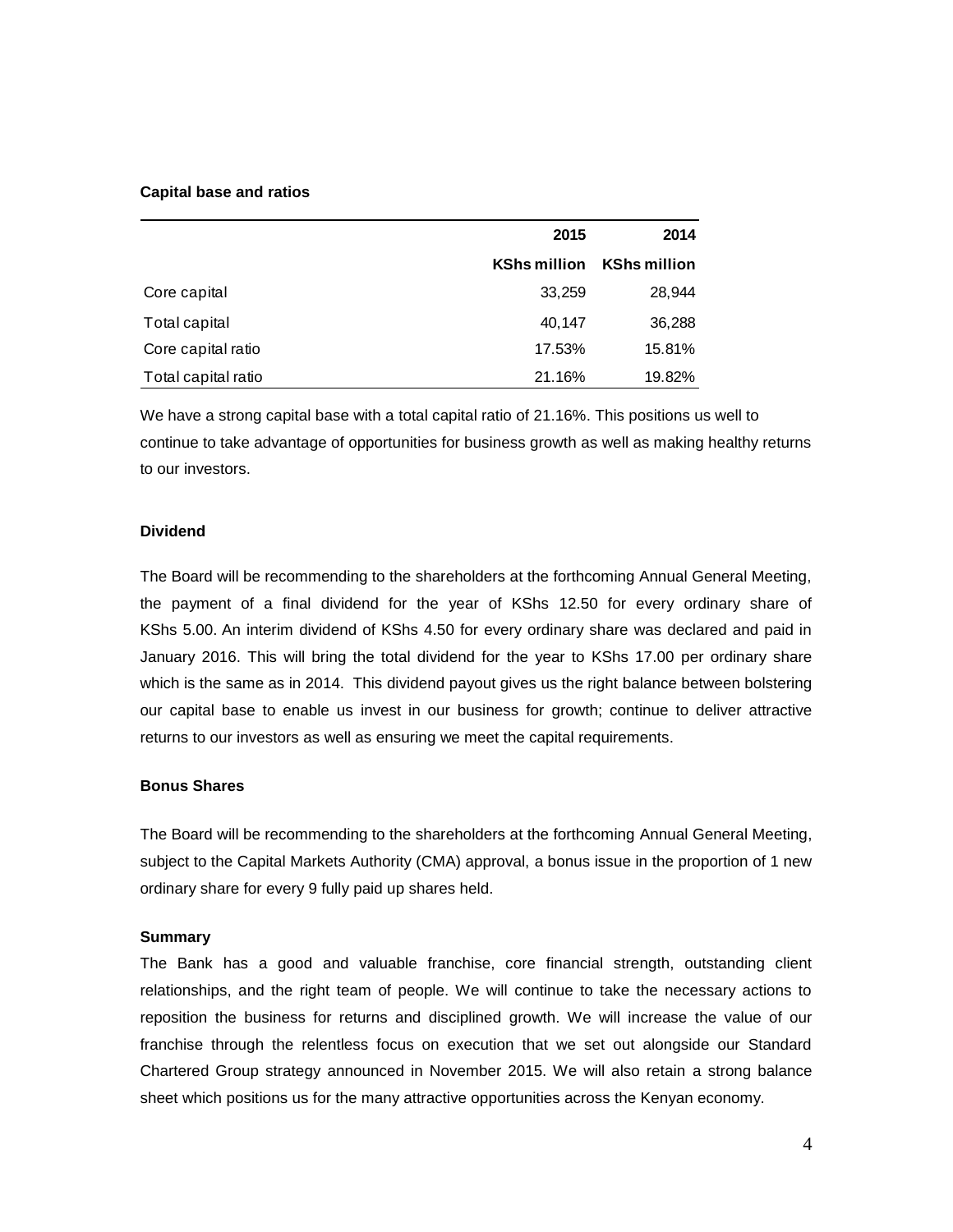#### **Notes to Editors**

#### **Standard Chartered Bank in Kenya**

Standard Chartered Bank, Kenya, was established in 1911 with the first branch opened in Mombasa Treasury Square.

Today, 104 years later, Standard Chartered Bank is one of the leading banks in Kenya, with an excellent franchise. It has a total of 39 branches spread across the country, 98 automated teller machines (ATMs) and 1,881 employees.

Standard Chartered bank has local share holding of 25%, comprising about 30,000 local shareholders. It has remained a public quoted company on the Nairobi Stock Exchange since 1989.

We are the oldest foreign bank in Kenya. Our capital, deposit base, and lending portfolio is reported in Kenya Shillings, and we offer a variety of local and foreign currency accounts, both deposit and loan, to our customers. Corporate and institutional business is handled mainly out of Nairobi, Mombasa and Kisumu.

Further underpinning its importance, Standard Chartered Bank Kenya Limited is the regional Shared Service Centre hub supporting the Bank's technology operations in Uganda, Tanzania, Zambia, Botswana, South Africa and Angola on a real time basis.

#### **Standard Chartered**

We are a leading international banking group, with more than 86,000 employees and a 150-year history in some of the world's most dynamic markets. We bank the people and companies driving investment, trade and the creation of wealth across Asia, Africa and the Middle East, where we earn around 90 per cent of our income and profits. Our heritage and values are expressed in our brand promise, Here for good.

In Africa, Standard Chartered has more than 8,000 staff and a history of more than 150 years. Currently the Bank covers 38 markets on the continent – 16 on a local presence basis, and an additional 22 on a transaction basis supporting its clients. Given its unique footprint, Standard Chartered is ideally positioned to facilitate and support valuable trade and investment corridors intra-Africa, and between Africa and the rest of the world. Findings from an [independent](https://www.sc.com/en/news-and-media/news/africa/2014-02-18-independent-study-measures-our-impact-in-africa.html) study confirm that Standard Chartered supports just under 2 million jobs in Sub Saharan Africa, and contributes more than USD10.7billion or 1.2% of the region's GDP. In leading markets such as Kenya, Ghana and Zambia, the Bank's operations provide work for just under 3% of the local workforce. Standard Chartered's commitment to innovative partnerships such as ['Power](https://www.sc.com/en/news-and-media/news/africa/2014-05-05-Power-Africa-Azura-is-latest-contribution.html) Africa' enables the Bank to live its brand promise to be 'Here for good', and facilitate the delivery of electricity to more than 20 million people and companies over 5 years.

For more information please visit [www.sc.com.](https://thebridge.zone1.scb.net/external-link.jspa?url=http://www.sc.com/) Explore our insights and comment on our blog, [BeyondBorders.](https://thebridge.zone1.scb.net/external-link.jspa?url=https://www.sc.com/beyondborders/) Follow Standard Chartered on [Twitter,](https://thebridge.zone1.scb.net/external-link.jspa?url=https://twitter.com/stanchart) [LinkedIn](https://thebridge.zone1.scb.net/external-link.jspa?url=http://www.linkedin.com/company/standard-chartered-bank) and [Facebook.](https://thebridge.zone1.scb.net/external-link.jspa?url=http://www.facebook.com/standardchartered)